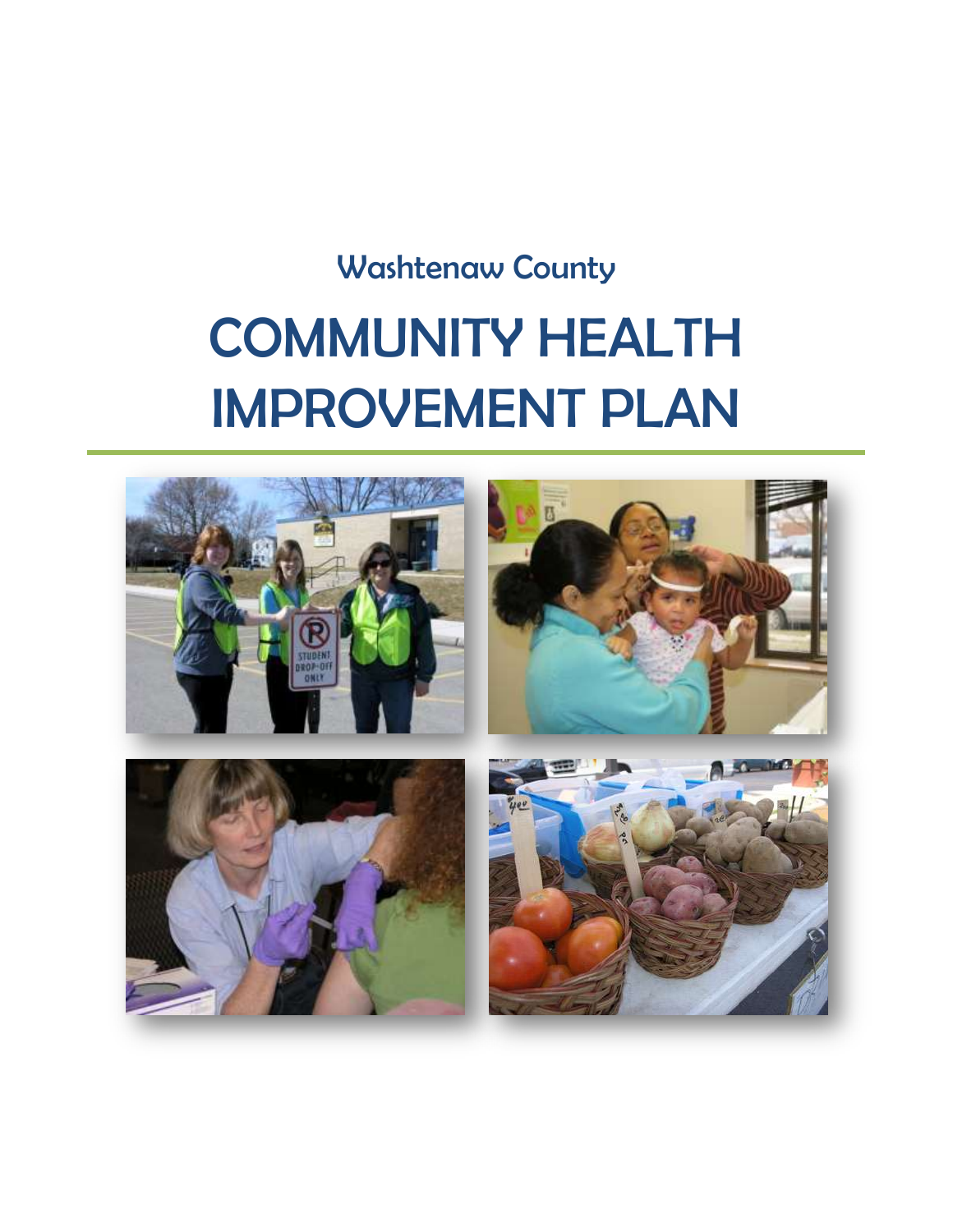# INTRODUCTION

# **What is a Community Health Improvement Plan?**

A community health improvement plan is a five-year, systematic effort to address public health problems and is based on the results of community health assessment process and results. Public Health and community partners use the plan to identify local health issues, set priorities, and coordinate resources.

# **How will we use this plan?**

The plan guides Washtenaw County Public Health's collaborative work with partners. We will track our progress on each of the strategies outlined in the plan and report progress back to the community. While this is a long-term (five-year) plan, it is also refined and improved as we work with it.

# **How did we develop this plan?**

Washtenaw County Public Health's Health Improvement Plan of Washtenaw County (HIP) coordinated the development of this plan, in partnership with the many program partners across Washtenaw County. The HIP partnership is explained in detail in the Introduction of this document.

Issues were prioritized by HIP's Coordinating Team. Coordinating Team members from University of Michigan Health System, St. Joseph Mercy Health System, and Chelsea Community Hospital shared their Community Health Assessments and Community Health Improvement Plans as they were developed in 2012. The Coordinating Team recommended that HIP choose priority issues that are in alignment with the issues selected by these major health systems. (See appendix for table of prioritized issues by HIP and the health systems in Washtenaw County titled, "Community Health Needs Assessments: Health Priorities of Washtenaw's Health Systems, Washtenaw County Public Health, and other local and state agencies.") Additionally, all of the issues selected were also selected by HIP's committees as "Critical Health Issues" during the latest round of Health Objective setting and review in 2012. The community input into HIP's objective planning was extensive during the review process in 2012. For more information on the HIP objectives, see the Introduction of this document.

Strategies for each plan were developed in collaboration with existing or new committees or coalitions. A list of agencies, groups, organizations, and others who participated in the process or provided document review is provided in the appendix. Washtenaw County's community assets and resources were considered during the development of each plan (see the assets and resources section). HIP's Coordinating Team provided high level guidance; Implementation Team provided data and strategy review; and the Community Health Committee was invited to review the plans. The timeline for plan completion was March 2013 through August 2013.

## **How is this plan monitored?**

WCPH prepares quarterly reports on the status of all CHIP activities and progress toward achieving performance targets. An annual evaluation report is also prepared, providing a year-end summary of progress on implementing strategies (process) and health indicators (outcomes).

# **How is this plan updated?**

Based on a review of the quarterly and annual evaluation reports, the plan is updated annually in collaboration with community partners.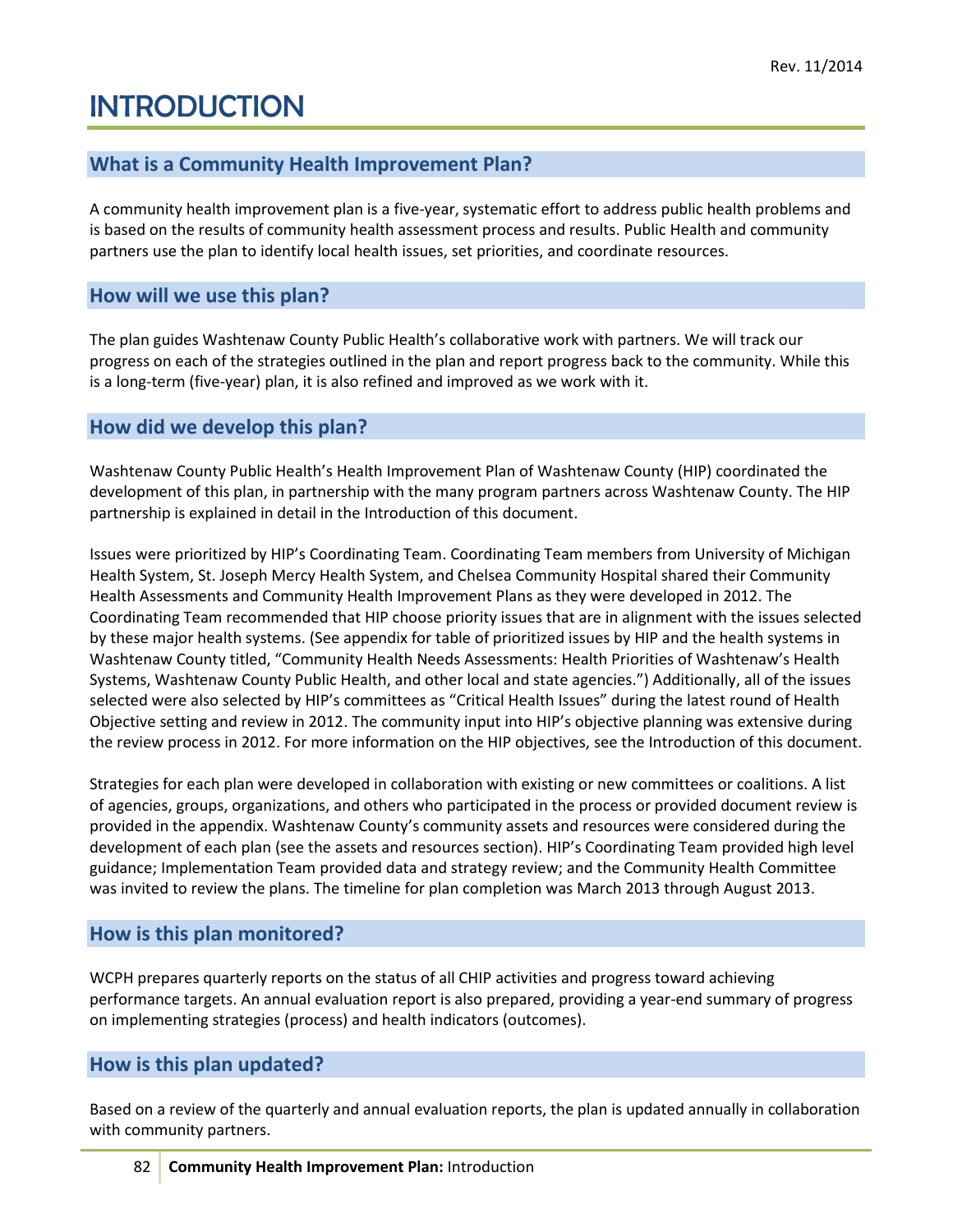### **Priority Issues**

As detailed in the corresponding sections of our Community Health Assessment, the top priorities for action to improve the health of Washtenaw County citizens include:

#### **Access to Care**

An estimated 25,249 individuals aged 0-64 years were believed to be uninsured on average per year from 2009 through 2011. Of those, approximately 2,581 were currently eligible for Medicaid but not enrolled, and 8,297 individuals are expected to be newly eligible for Medicaid in 2014 (should expansion continue moving forward in Michigan); of the remaining 16,952, approximately 10,801 will be eligible to purchase coverage through the exchange with subsidies. The remaining 3,570 will remain uninsured.<sup>1</sup> There are approximately 43,000 residents in Washtenaw without dental insurance. There are nearly 18,500 Medicaid enrolled county residents with dental benefits. $<sup>2</sup>$ </sup>

#### **Mental Health**

According to the Washtenaw County Health Improvement Plan Survey (HIP Survey), the proportion of Washtenaw County adults who experienced ten or more days of poor mental health in the past month increased nearly 50% between 2005 and 2010. Moreover, poor mental health in the past month more than doubled for young adults aged 18-24 years.

#### **Substance Abuse**

From 2000 to 2009, the number of deaths associated with alcohol in Washtenaw County increased from 18 to 22 per year. Other drug-related deaths increased from 27 to 40 per year during the same time period. Drugrelated deaths surpassed motor vehicle fatalities, peaking in 2006 at 54 deaths per year.

#### **Obesity**

Michigan is ranked as the 5th heaviest state in 2011 (31% of adults are obese). The weight of county residents has been steadily increasing since 1995 (HIP Survey 1995, 2000, 2005, 2010). As of 2010, nearly 60% of adults are overweight or obese; and 28% of low-income 2 to 5 year olds are overweight or obese.

#### **Vaccine Preventable Diseases**

The percentage of childhood vaccination in Washtenaw County has remained in the low 70s. Vaccine hesitancy and delayed immunization schedules are an issue in this community. School vaccine waiver rates are at 9%. Influenza vaccine rates are increasing but certain segments of the population have lower rates. Increasing the vaccine rates in all groups, especially children and young adults, helps protect the whole community.

#### **Perinatal Health**

The Washtenaw County infant mortality three-year average rate has decreased from 7.8 to 5.1 per 1,000 live births over the last decade. Both black or African-American and white infant mortality have improved, but black or African-American babies still die at almost three times the rate of white babies (white: 4.4 per 1,000 vs. black or African American: 10.5 per 1,000).